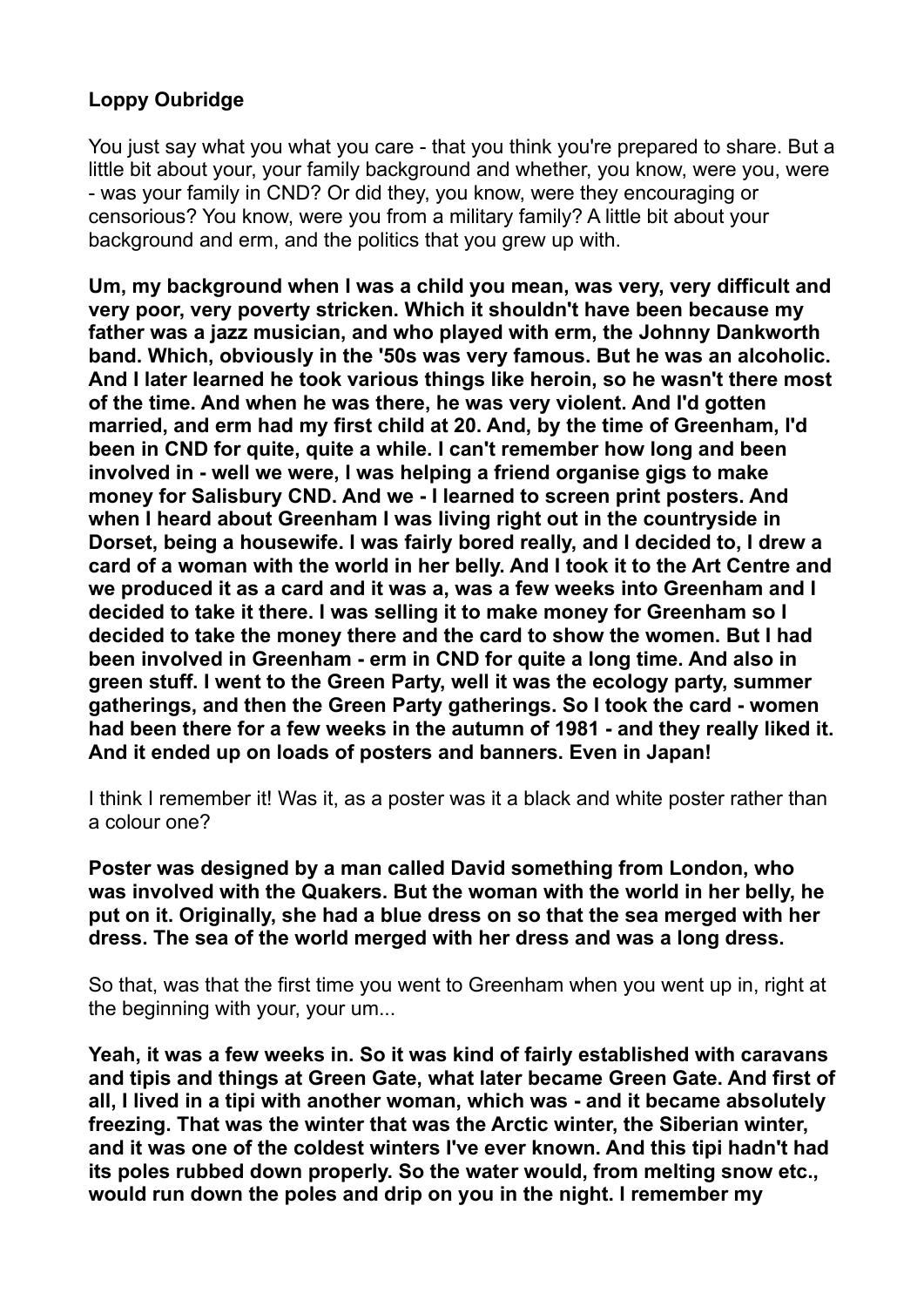**husband coming to visit me and he managed about one night, it was too cold for him. I think women are, I think women are harder, hardier in that way. We can put up with colder weather.** 

Oh, well - I'm just I'm just thinking of all the sort of First World War soldiers that were in the trenches because I think they had it pretty hard.

# **They did, yeah at least we weren't been bombed and shot at. (Laughs).**

Well, not, not quite, not quite. But that's, I mean, it's actually an interesting comparison, isn't it about men leaving home to fight war and women to fight wars and women leaving home to, you know, fight against war. So that's erm, so what so, um, so it was particularly Green Gate that you stayed at?

**Yeah, we were at Main Gate and Fran put her tipi up at erm Green Gate, so she could talk to the people who were constructing things on site. Erm I was, I was at Main Gate, first of all, and later on, I moved into a caravan. We, we did have some interaction with the base. And there was one lady there called Marian, who was completely accident prone and absolutely wonderful. And she was writing a thes - thesis on chaos at the time, chaos theory. And she lived in a tent, which had a paraffin heater. And for some reason, she had gas canisters in it as well, (laughs) and her thesis and I remember one night I was sitting in one of the tipis, and somebody ran in and said, 'Marion's tents on fire.' (Laughs). I was actually sitting in the tipi that the men were in talking to them, and we grabbed the water container and it was solid ice. So me and them and Fran ran towards the fire. And somebody shouted at us from the base, 'Be careful!' And we realised they will right, right as the gas canisters exploded. (Laughs). We hit the deck and the fire engine came out of the base and one of the soldiers said to Fran, 'That's dangerous stuff you're messing with.' And she said 'Not half as dangerous as the stuff you're messing with!' Anyway we had to put Marian into a caravan and she, (laughs) she had to go to a bar mitzvah one night so I thought when she's gone I thought I'd go and check on the caravan because I know what she's like and the bed clothes were, had fallen on top of a paraffin heater that was still on. (Laughs)** 

So she set the caravan on fire as well as well as her own tent? (Laughs).

**We managed to save that. Then she, then she spilled a kettle of boiling water on her foot and had to have that treat - the dressings changed a lot, big bandages and things. And one day we were sitting around the fire with her and she said, 'It…' she said 'It's a myth that I'm accident prone!' And put her feet out to warm herself and the bandage caught fire! (Laughs). It was a really funny place to live a lot of the time...** 

(Laughs).

**... despite the freezing coldness of waking up in your caravan and finding that even the eggs and the baked beans in the tin were frozen.**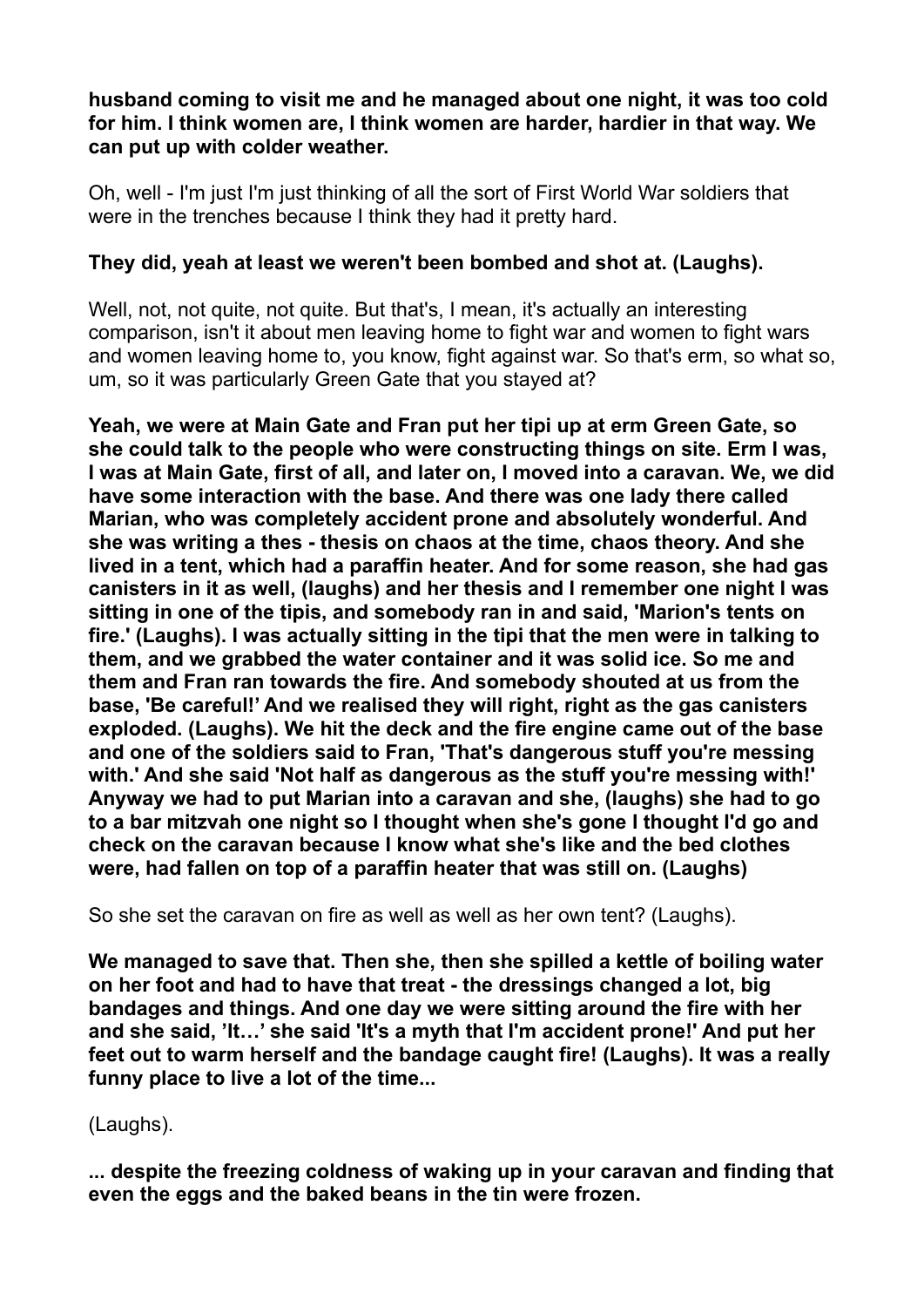So what what was, what was happening to your children when you were there?

**My husband was looking after them. I used to go back for a week or two and then come back to Greenham and kind of commute. I used to hitch, hitchhiked backwards and forwards. I can't say it did very much for our relationship. (Laughs).** 

Is it the same husband you've got now?

**No.** 

That's so often the story with these Greenham Women interviews! (Laughs).

### **He encouraged me had to go in the beginning. But then I started to get told off really for not being there where I should be, looking after the children and everything.**

So so did you erm, so I was going to say, did you have a preference with the gates that you were staying, but really there was only Yellow Gate, Main Gate to start with wasn't there?

**And then there was, there was Green Gate, which Fran was mostly on. We first of all, when I went, I was very naive. And I used to be put to talk to press and all sorts of people. And then I wasn't, because they didn't agree with what I said. I - there was a lady who was writing a letter from Greenham and she said that we wanted to tell the women of the world that we want peace. I said, 'Well, actually, no, we don't want to tell the people of the world because it's generally not the women that are making the problems.' Anyway, she altered the letter, and then came yelling and shouting at me and telling me that I could, you know, I wasn't welcome there. Anyway, so there was a bit of erm, there was a bit of a rebellion going on. And see, this seems to follow me about this, you know, being rebellious and not agreeing with people. Anyway, I was living in a caravan with my friend Caroline, and she was organising the Embrace the Base. Then where we had festivals at each gate, and I remember we drove down to Leicester to get the marquees, and she was booking different things to happen. And Helen came into our caravan. One time, we organised a load of men to come and do bridges over the streams and things, because there were a lot of streams and bogs all around the base. So they came to do that, and Helen didn't like that. So one day, we were in the caravan just sitting there and she came in and said to Caroline, 'You're no longer a signatory to the bank account.' Which was a bit of a shock because Caroline was organising the whole Embrace the Base thing and the erm blockade and everything. So we had all these festivals at each, things at each gate and we were block - going to blockade the whole base. And so Embrace the Base was actually later that was a blockade we were doing. And we had no money. So she had to ring round the peace movement basically and people like Bruce Kent and that gave her money because we had no access to the money**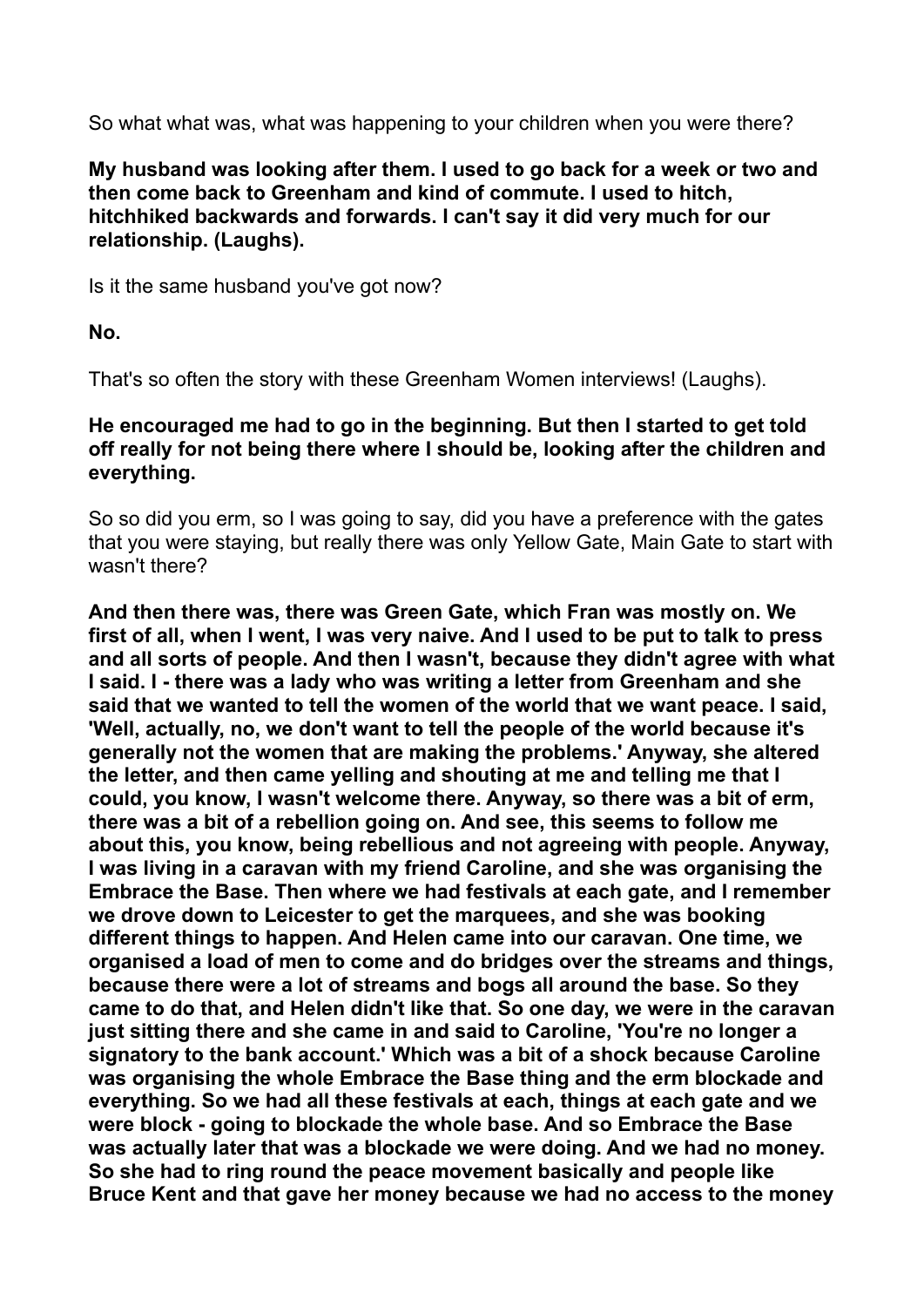**for the organising. And I remember we drove down to, we drove up to Leicester to get the marquees. Us and some other women were digging toilets. We'd got some long drops from Glastonbury from Michael Eavis. Yeah, so basically, there were it was us rebellious women organised it. And I went to Green Gate and I well chained myself up to Green Gate with some of my friends, and we were chained up for 24 hours. And that was the same all round the base.** 

Well I was gonna say how was planning and decision making done but...

### **Erm, it was supposedly by consensus, but in reality, it was the tyranny of structurlessness…**

(Laughs).

**... where the strongest and most bullying would win the day if you weren't careful.** 

Okay. So did you get arrested? Did you go to prison?

**No, not when I was at Greenham. Um, when I left Greenham in March or April 1982 - so I was just there really over the winter and for the spring and we started another peace camp at Burghfield. And we were sleep - basically sleeping in those plastic, orange bivy bags first of all outside Burghfield. And I got arrested at Upper Heyford when we went to do the blockade there, the first blockade. And that was - I can't remember when that was I, that was, I got in the autumn of '82, I got a job working for Dorset Peace Council and I was paid by the Quaker Peace and Service, and I trained two different NVDA groups. And people knew that we were - basically we just had a lot of fun and we giggled a lot. And so they put us on the gate where they knew that the arrests were unlikely to happen. And the police must have known that I had trained both groups because both the groups were put on that gate and I was the only one arrested first of all. And I was held by the scruff of my neck up in front of all the others, like an example and taken away and put for an hour or two in one of those - is it a paddy waggon? Is it a paddy waggon? They're all metal like little boxes. And you've got a tiny tiny little window.** 

Yeah, like a horse box.

**Yeah, I was in there for about an hour or two, before they filled it up with other people and then took it to the police station.** 

Would you like to explain how the connection with Burghfield and Upper Heyford? They were both military bases.

**Burghfield put together - well took apart warheads, basically, from cruise missiles and such and I think it does Trident as well. They took them apart and the stuff inside I think came from Aldermaston so there was like a**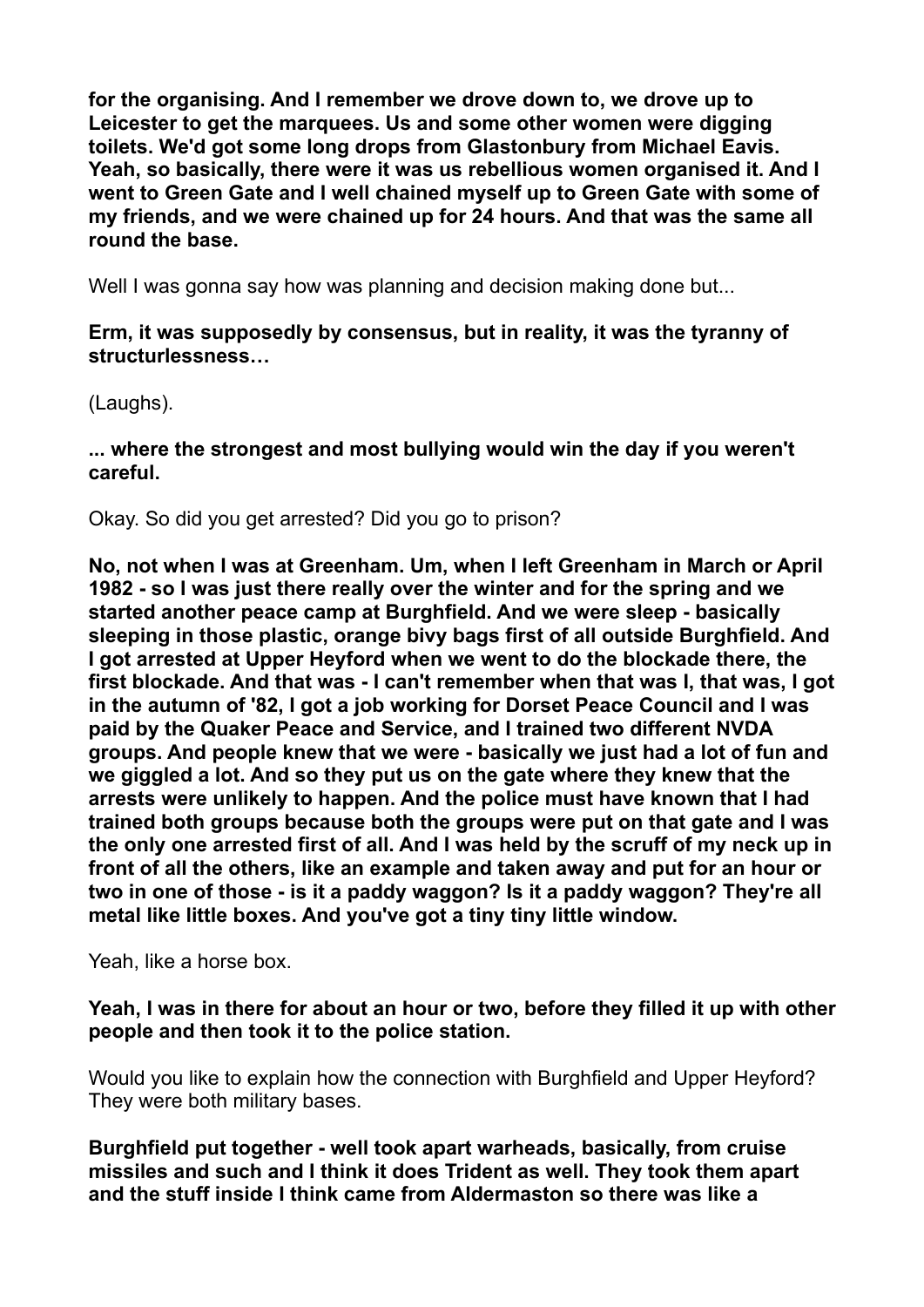**triangle. And then I think they put them back together again at Burghfield and sent them off because I know that the land based cruise missiles used to go there. And that's why we were at Burghfield. There wasn't at that point any peace camp at Aldermaston. It wasn't a secure at Burghfield as it is now. (Laughs).** 

Yeah. Have you been going back to Burghfield then?

**No, I haven't been for years. But I think now it's a lot more secure from what I've heard because I remember my friend Betty hitchhiked back to Burghfield Peace Camp and stayed in the lorry and got right inside the perimeter fence on the lorry before they took her took her off and searched her.** 

So you came and went from Dorset. So were you part of a like part of CND in erm that was the local, your local because you were doing a bit of Greenham Women everywhere back back home as well.

**I - it was - wasn't until I'd left Greenham that I worked was working for Dorset Peace Council. And I had to coordinate all the peace groups and all the green groups in Dorset and do a newsletter and do NVA - NVDA training and I also organised a Star March. Do you remember the Star Marches? I organised one from Dorset to Greenham.** 

Yeah. Yeah, I do. And I went on a march. I don't know whether it was one of the Star Marches but it started off in Plymouth and I was living near Totnes for for the first couple of years of Greenham I was coming and going like you. But there was a march that went all through the West Country and ended up at Greenham.

# **We might have met up with you because it was of course we went through Andover and loads of Marches went through Andover.**

Yeah, yeah, I remember the Somerset ones mainly. And erm yeah, that, there were, were there were quite a few marches weren't there. There was the Snowball that was a CND thing that Snowball Marches as well. They all came later.

# **What year was it the Star Marches? I think it was '83.**

Oh, right. Yeah, that would that would figure with my timeline.

# **Yeah.**

And stayed in all different church halls and, and peace groups and things. Yeah.

# **That's it and some, a bit of camping and it was good fun.**

Yeah, it was. It was. So have you got any any favourite my favourite memories and the worst memories? You've already talked about the freezingness and fires.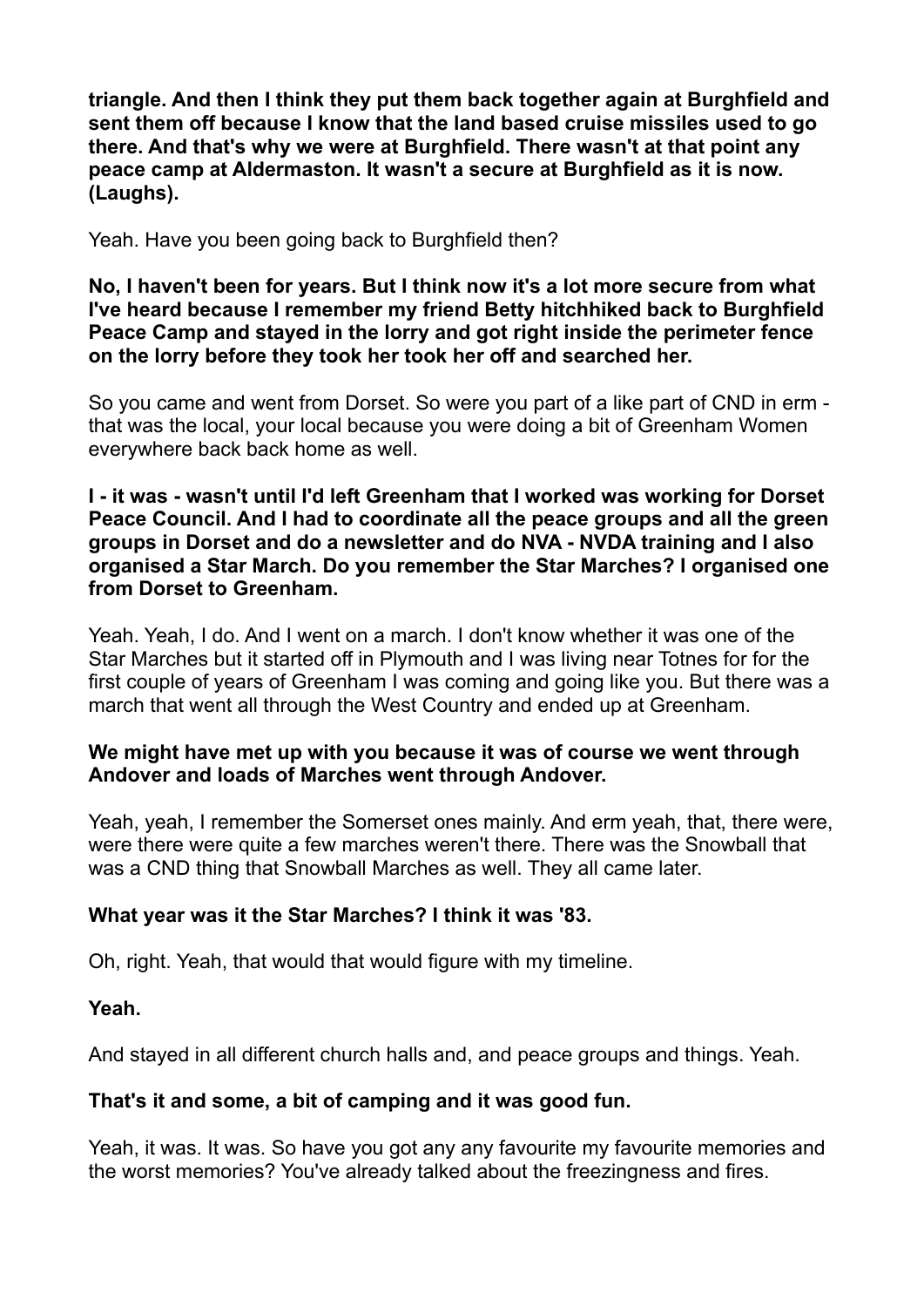**I remember there was constant TV cameras all the time. And sometimes, you know, you'd see there was a lady from Germany who came back and of course, I ran to give her a hug. And there was this blimin TV camera that said, 'Could you do that again?' We said no. It could be quite intrusive. There's all sorts of things happened. Like I had a friend called Fiona who had various pets, one of which was a hedgehog. And so she she came to see us and she took off her Wellington's and left them in the kitchen of the caravan and left her hedgehog out there as well and It crawled into into her welly and then it couldn't back out because of its prickles. So we had to destroy her welly to rescue the hedgehog!** 

(Both laugh).

**Yes.** 

All those little, all those little things.

**I remember the, after the thing that we did with the blockade and everything for 24 hours - I mean, we were absolutely exhausted and these blokes that had been looking after everybody, we just went to bed, they went out and got us dinner. Then a load of ruffians came along and started throwing stones in the middle of the night at the camp. Load of yobbos and these blokes were then asked to sit up all night and protect us. So this is kind of one of the reasons I had a different attitude was because this, this, basically this bloke stayed up for 36, 48 hours looking after looking after us. The other thing I remember when I was at Burghfield, over Hiroshima day we did a fast in the centre of Reading, and we slept in our bivvy bags on a traffic island. And I remember that I went to sleep, and in the morning I woke up I was absolutely soaked right to the skin, everything I wore. But what had happened while I was asleep was my some of my friends had been beaten up by skinheads and I felt terribly ashamed because I hadn't woken up I hadn't heard or anything. Yeah.** 

I was going to ask you, what was your, what was your experience of the reactions from the Newbury locals? And for Reading obviously.

**They didn't like us. And I think it was quite a Tory area. We had a few people that lived nearby that were really lovely and really friendly. But no, it wasn't, wasn't, we weren't terribly popular in the town from what I remember. Well, when I was at Burghfield, we had a few local supporters, quite a few in Reading, and some more locally. In Burghfield, itself, there was an old couple. And they used to come and kidnap one of us and take us home for a bath and feed us and even darn our socks, and they seemed very lovely. They were kind of old communists. So I thought they were lovely until we went to a public meeting where there was somebody who was pro Greenham and against a Tory in a kind of village hall, political meeting, and we were sitting there and as soon as the Tory spoke, he shouted, 'Crap!' The old fella just**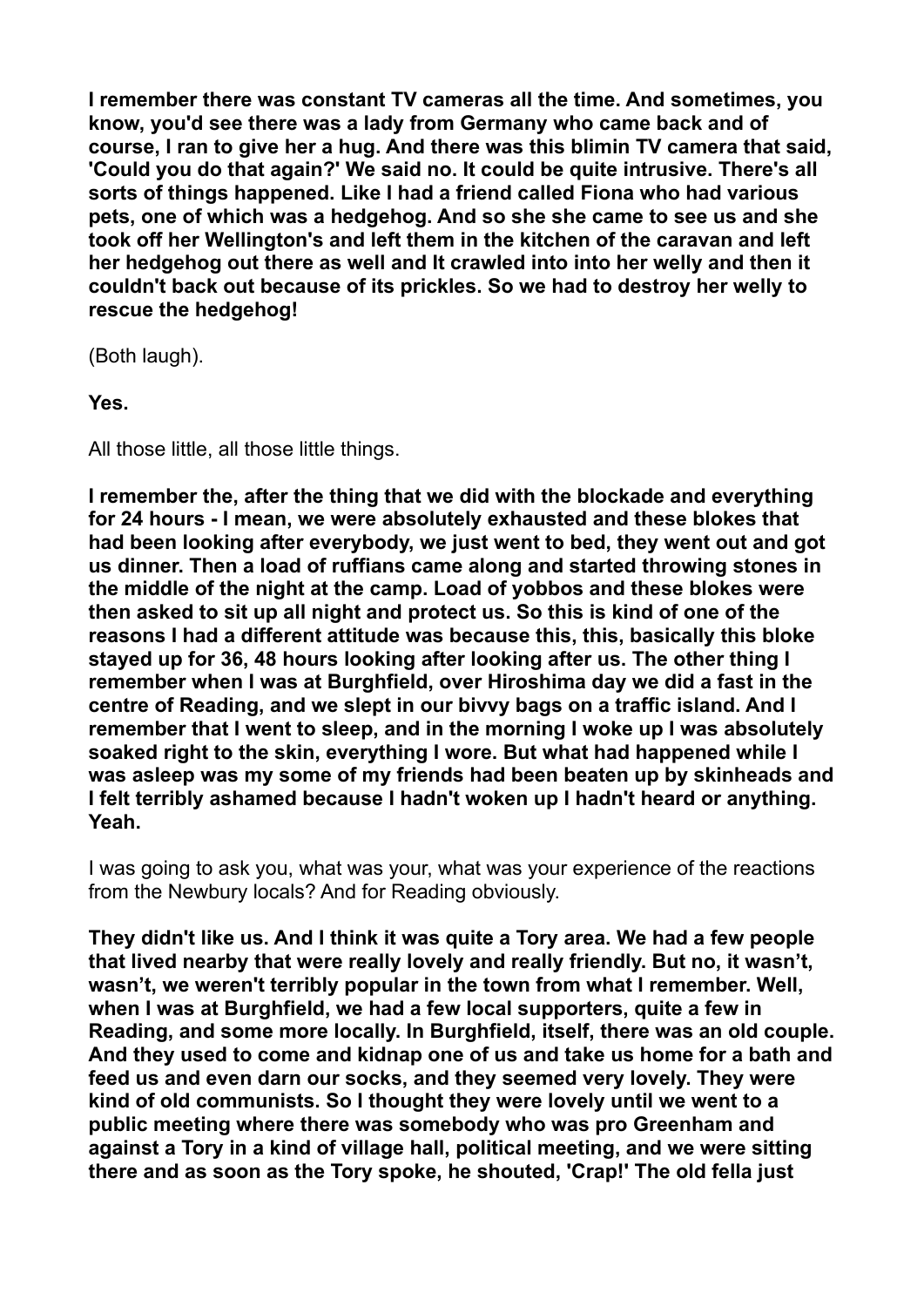**constantly shouted, insulted the Tory every time he spoke, we was, we were sitting there thinking, 'This isn't, this isn't the way to behave!'** 

Yeah.

# **But they were very lovable.**

Yeah. So you did quite a few sort of speaks going to - because of your role with the Dorset coordinator, you'd went and did quite a lot of talks and things that different groups, did you?

**Well I started off - the first time I had to speak to a big group was when I was at Greenham and the local CND organised erm a big meeting a really big meeting in Salisbury Art Centre, which is a church, converted church. And I had to speak there - which I think I'd be absolutely terrified by now. But then I think I was just young and naive so I just did it. I remember I got back to Salisbury - I couldn't get home to Dorset in time to get changed so I had to wear a local Salisbury woman's clothes because I was just so incredibly dirty and muddy. But yeah, I did. Yeah, that was the first time I ever spoke in public and when I worked for Dorset Peace Council I had to do a lot, particularly on things like the Star March where when we got to to places like Andover and that they'd want - they'd have organised something they'd want people to speak. My husband also he, he was working for them as well and he did, organised the conferences in Dorset, and we had a magazine called The Radiator - which I don't, I don't know if you remember The Radiator?** 

No.

**That was kind of south western magazine - peace movement magazine.** 

Have you got copies of it?

**Yeah.** 

Oh, good.

**Also I've got pictures of I've got the poster of the woman with the world in her belly. I haven't got any original cards but I've got the see through things that you use when you're making a poster on silk screen. I've still got the silk screens, I've still got some artwork I did for The Radiator. And I've got a few, I've got the posters that I did for the Star March the Dorset Star March and another Greenham poster that was done for the Festival for Peace and the blockade. So I did send photographs of them. I can't remember whether, if it was to you lot or not.** 

There is a sort of Archive of Resistance that's being based in I think, Bristol. I've seen them at The Green Gathering. They have a big exhibition space now it's really great. So that's a good place to deposit things as well.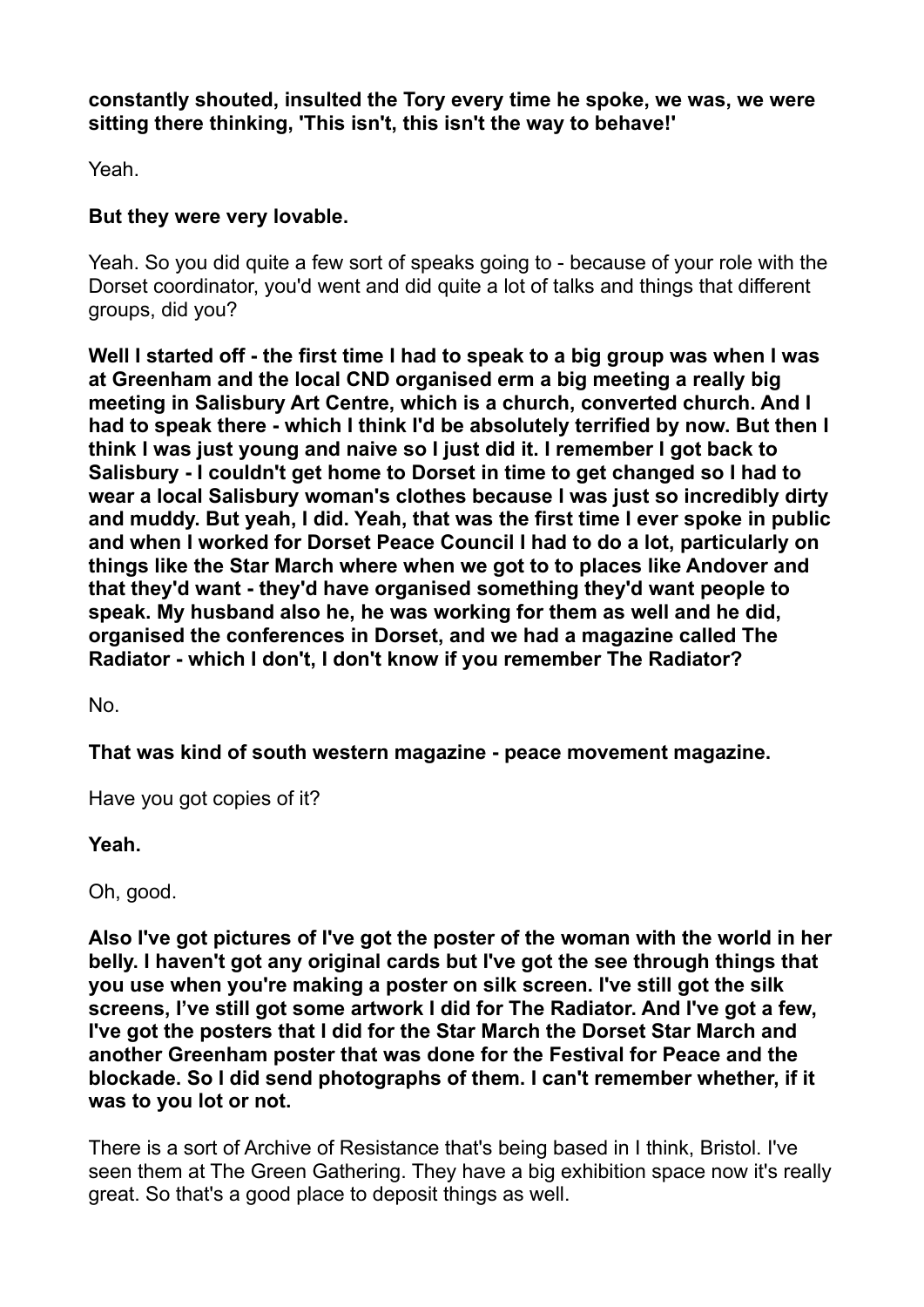**I mean I didn't, after that I didn't do much with the peace - I got arrested again, but I can't remember where it was, it was a base somewhere. I got arrested again and fined, and the Quakers paid my fine because by then I was a single parent and I couldn't go to prison and leave the children. I didn't really do masses, I went on all the marches and everything. I didn't - wasn't massively involved again in the peace movement really until the Iraq War, at which time myself and some other women decided to protest - I was living in Wales by then - we decided to protest in the Welsh Assembly. And we made t-shirts which each had a letter on so that we spelt 'No War'. And we went in with obviously with our jackets and that on and we went in, and at a certain point, we got up, we took our, took our coats off and got up on the chairs, and spelt 'No War'. But they had obviously sussed us because we were grabbed really quickly from behind, and marched out. And we had, we'd organised it so that this woman who was a famous actress in Wales - she played the wife of Dylan Thomas, she was quite famous - she was supposed to be, when we, when we got arrested, which we knew we would she was supposed to be at the front to speak. But they arrested us the other way round so that I was, so I was on every news programme in Wales (laughs) saying that we didn't want, we didn't, we didn't want the Iraq War. Yeah. And what was lovely was that erm (inaudible) and - oh, who was the other - the Plaid Cymru people came out and sang with us outside.** 

Because erm, Wales was a nuclear free zone at that time, wasn't it?

#### **Plaid Cymru in the South were very anti-nuclear. I think they were a bit more pro-nuclear in the north with Anglesey and all that. Quite different the North and the South.**

Yeah. Yeah. Um, what what did you make of the, the media coverage? I mean, you said that there were quite a lot of reporters and TV cameras erm at camp. It's sort of, it's quite opinion forming, wasn't it? The media coverage.

#### **First of all, they kind of - it was quite shocking some of the photographs because some of the photographs they'd kind of catch women in positions where they look rather provocative, which I didn't like.**

What do you mean sexually provocative?

**Well, yeah, kind of chained up. Kind of - I can't - yeah, it was a bit... It was fairly friendly. I thought, first of all. Think they kind of thought we were load of weird eccentrics. And then it became more and more unfriendly. And we were kind of, you know, all the stuff about bobble hatted and everything. Yeah.** 

Woolly - woolly hats, yeah. Um, one of the, one of the things that, well, it - a bit later on possibly then, when you were able to get up to camp - but there was a big split with Yellow Gate and the other other gates and erm, I wondered if you had any comments about that. I mean, actually, you sort of summarised some, some of your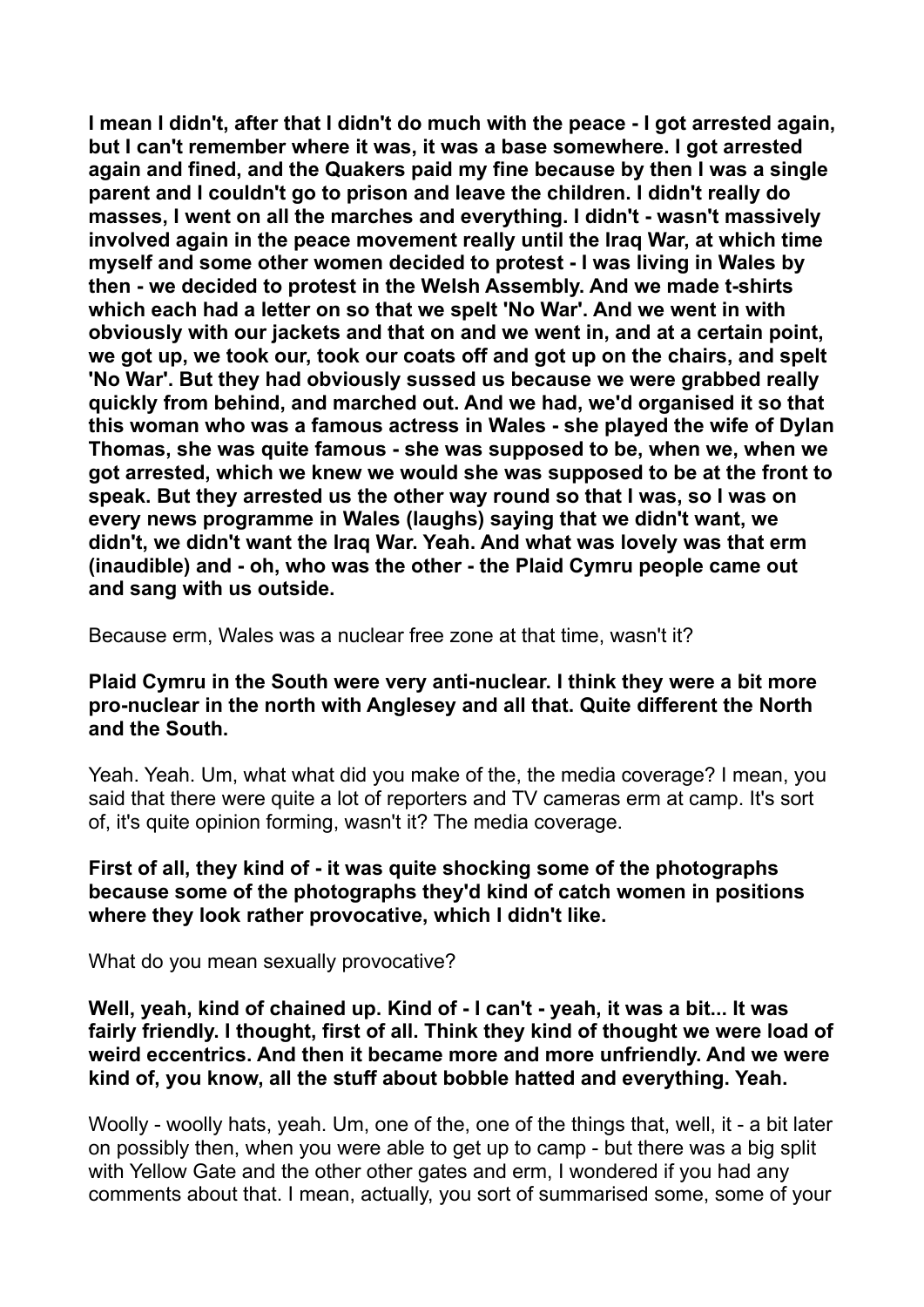experience around the erm, the hierarchy. You know, the hierarchy of oppression but hierarchy of I don't know, decision making and, erm.

**I mean my experience, you know, was that there was some people who, after the festival that we - and blockade that we organised - they came out for the TV cameras and pretended to be clearing up. And then went back again and everybody else did the clearing up. But you get that in every organisation.** 

Yeah.

**We were aware of things that were going on when we were at Burghfield. And, you know, in the, the rest of the time, and while we were on the Star March, but I wasn't involved with it. I was more involved locally and training people for demos and blockades and things.** 

Yeah, yeah.

**I kept well back because I felt a bit bruised by some of my experiences at Greenham. I think I see it from both sides a bit more now.** 

Do you feel that erm, your involvement - what sort of impact do you think your involvement had on on your life, looking back?

**A lot, huge amount. Erm, had a hu - gave me a lot more confidence. Opened, it opened I mean - well it destroyed my marriage which wasn't too good. But it opened life up for me. And after I'd worked for Dorset Peace Council, when I moved back to Salisbury from Dorset, I worked for social services for adults with learning disabilities, and enjoyed that. And then after that, I also worked in festival welfare at Glastonbury and various other festivals. And we started the Big Green Gathering.** 

Oh, yeah.

**And we yeah, we started the Big Green Gathering until - and that went on until 2007. 2009 we were going to have the other one but the police stopped it because basically it was too popular, too successful and making too much money. But that, Greenham gave me that confidence so that I could do the radio and things like that at festivals.** 

Yeah yeah, ah great . So what - so that was your personal impact, and what do you feel that the erm - there's a Green - you know, what would you say was the Greenham legacy? We're coming up to the 40th ann - our 40th anniversary this year. So do - how, on a broader scale, what do you see was the impact of Greenham?

**Very much empowered women. Women saw that they could make a difference. It impacted Gorbachev.**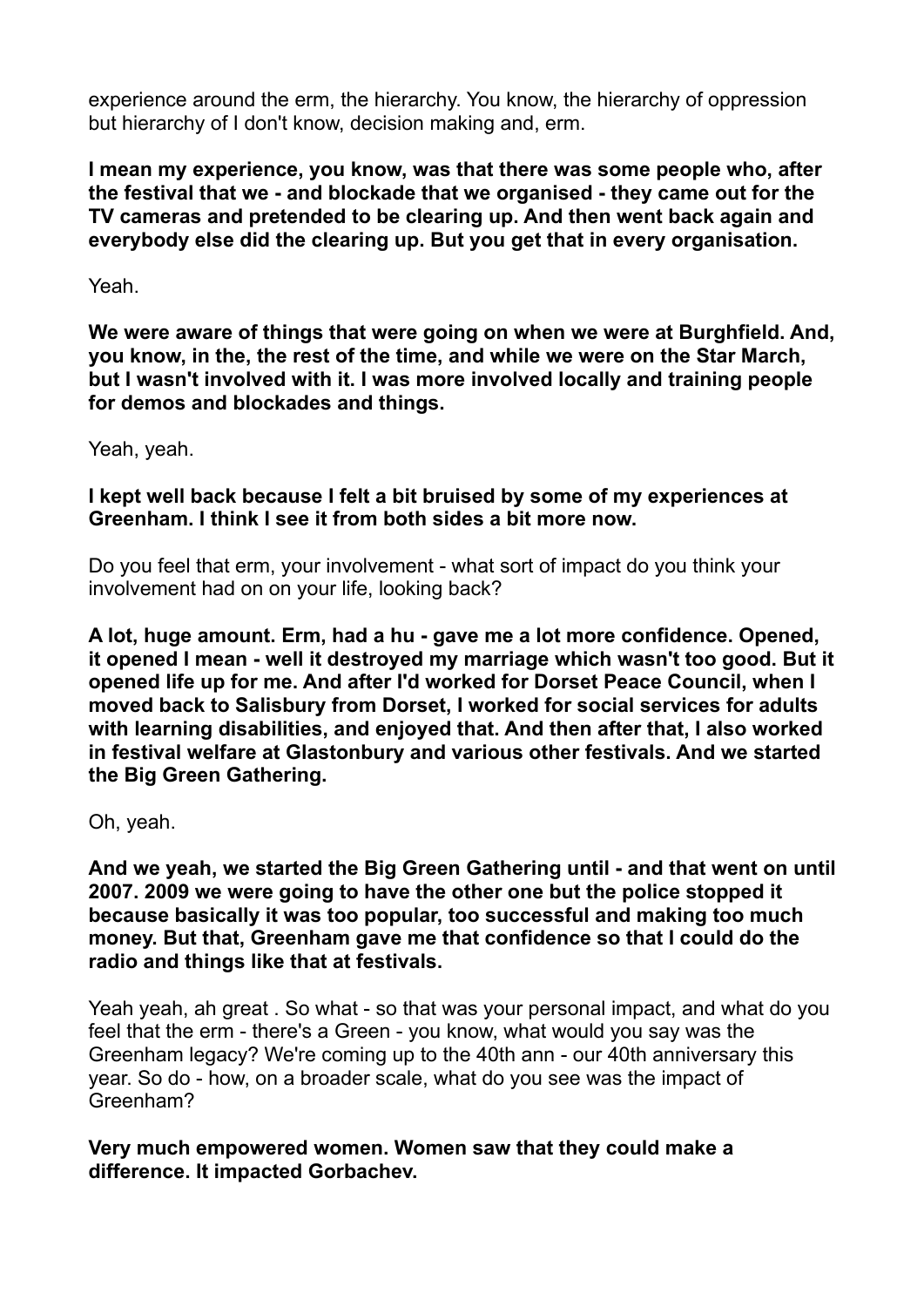#### Hmm, hm.

**I mean, he actually, he actually cited Green - the Greenham women as one of the reasons that you know, for Glasnost. I think we had a huge impact. I think the grit, the peace movement grew hugely from, from Greenham. We were already large, if you remember that 1981 demo in London, that was huge then. And I think we influence, influence, influenced the next generations. Our children, my son was on the huge anti-Iraq march in London as an adult. I mean, that was a million people, I think, one of the biggest demos ever in the UK. So I think Greenham had a huge impact and made, and made people realise how insane nuclear weapons are. We didn't stop them unfortunately. But we got them after a while, I mean with Cruise Watch and that. We got them off those vehicles. They weren't going around the countryside threatening Russia you know, after Cruise Watch and that and that came from Greenham.** 

Hm, yeah, that time - and at that time there was a huge sort of explosion really of peace camps all over the country, you know, like, women's ones and mixed ones. Now I went up to Menwith a few times and Faslane a few times - it's a long way to Faslane. And I mean, that hasn't ever really stopped in Scotland, has it? The British imposing the nuclear thing on, submarines on Faslane. And I think it is, it's definitely nowadays actually still part of the argument for a lot of Scots of having independence.

**Yeah. They've got this base that they don't want. I wonder what will happen if independence happens, because I think it's far more likely now we've left the EU that Scotland would become independent. I wonder where they'll put them then? I suppose Plymouth. I don't know. Is it deep enough Plymouth? I suppose it is, it's got submarines there.** 

Yeah. Well they might get decommissioned! (Laughs).

**That would be brilliant, wouldn't it? I mean, what use are they anyway? We can't use them without permission from the Americans. They go on about sovereignty, that we've got our sovereignty back, we haven't! We've got bases all over our country still. We have to ask the Americans for permission for everything. Yeah, yeah. I do rather despair of the young women nowadays because I just think they don't remember what we did, and they don't remember why we did it. They don't seem to have the respect. You know, they seem to be pandering all the time.** 

I think, I think it's partly because, as per usual, you know, a lot of women's struggles and achievements have been erased, you know, we're not - in fact, we're not even being recorded. I, I, you probably, you probably read or at least know this magazine?

#### **I know about it**.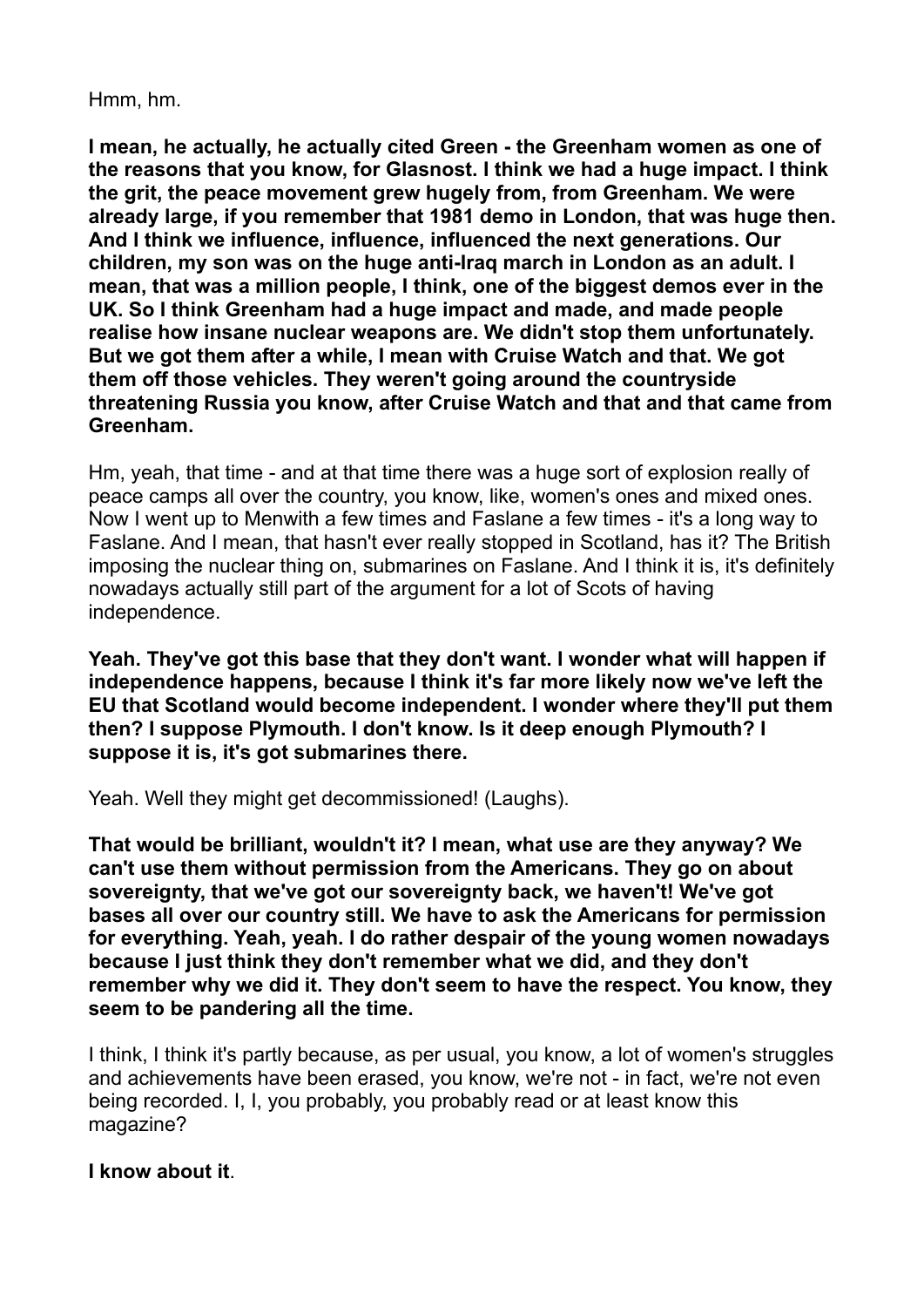Alright. Oh, okay. Well, I subscribe to it. And erm - so I've just had the new, it only comes out a couple of times a year. I always used to buy it at The Green Gathering actually. And this issue, I got it this week in the in the post, so I'm just working my way through it. And there's erm, it's in the sort of news brief on the first few pages. It's called Twyford Rising, and it's partly a review and promotion of a book. It starts off, '28 years after the event...' of the Twyford bypass, you know, it's at Winchester. I mean, it's very much our neck of the woods and I went along to the Twyford thing for a few days out. But, '28 years after the event, we have a book recounting the story of the direct action campaign against the M3 motorway, cutting, a motorway cutting at Twyford down. This was the first...' listen to this, 'This was the first time environmental direct action on this scale had been taken up in the UK, and inspired many similar campaigns in the UK and abroad.'

**I mean, it's ludicrous to say there was no environmental protests, because they - I mean, they could say that Greenham was a peace protest. But there was all the women that, that were doing things - anti-nuclear stuff for nuclear power stations, trying to stop them being built. There was people like Brig doing the Sizewell inquiry about Sizewell B. There was there was loads of environme**ntal demos.

Yeah. And it was and Greenham was was so much about direct action. We...

#### **Yeah.**

... I think we - well we probably didn't - but we really modernised the concept of lock-ons.

# **Yes.**

You know. And, and also, for me, it was an environmental protest, because it's actually about reclaiming the common. For me, it wasn't just about nuclear weapons, nuclear war, America finger on the button. It was about reclaiming the common, you know. And I think, again, like what documentation there is in the mainstream it, it, it reiterates that it was an anti-nuclear, anti-war thing. And for me, it wasn't just about that it was very much about reclaiming common land. And if that isn't an environmental issue, I don't know what is.

# **A nuclear fallout is pretty much an environmental issue isn't it! (Laughs).**

Sure. Yeah, yeah. Yeah. Have you got anything else you want to add? I'm doing too much talking. Now it's your turn.

#### **No you're not, it's good. Trying to think...There's so many things when you start thinking. That's the trouble.**

Yeah. It's nice to just hear little antidotes like the thing about your friend being accident prone, and then she sets fire to her bandage on her foot when she's warming her... and the hedgehog in the wellington!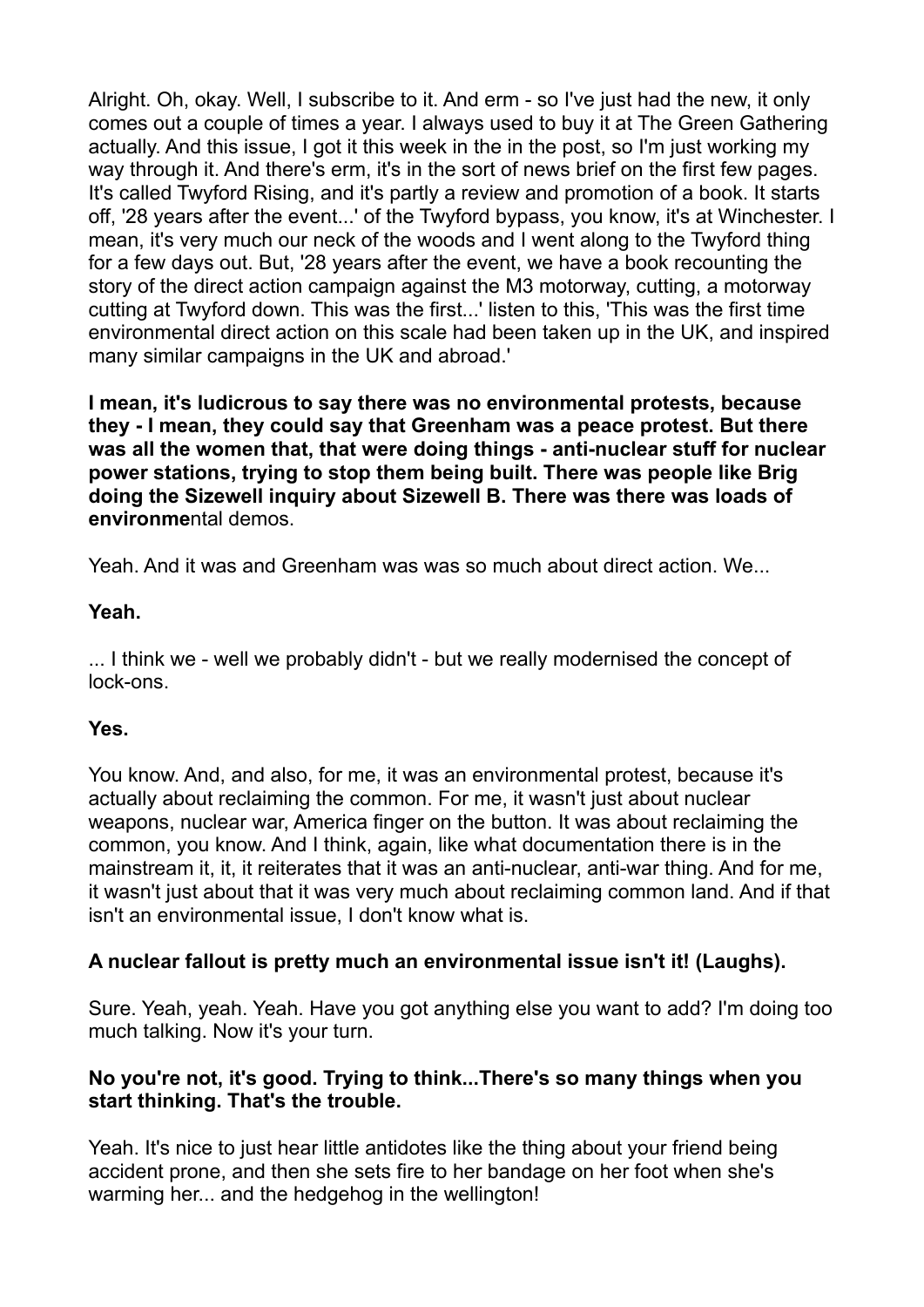# **(Both laugh).**

**And I remember at Burghfield we were looking for somewhere to camp. In the end, a farmer let us use a little area to camp in. But at one time, we were looking for somewhere to camp and we thought we'd found a spot, and these men turned up with rifles. And they were kind of - I don't know what it's called when they undo the rifle, put it back together again, point it and things and just being very quiet and very threatening. Yeah, I remember that. I remember we made a cup of tea. I remember another time at Boscombe Down which of course, they had the F11s up and when I was, had just finished working for Dorset Peace Council, erm and I went up to visit the peace camp that started at Boscombe, and we actually knew the MOD Plods fairly well because they, you know, they were there all the time. And a load, a bus load people that had been apparent - they were a load of people that were to do with Stonehenge festival, came along tore the fence down and threw stones at the police, and we were not at all happy about this. And then the riot police came. So I said, 'I think I'll put the kettle on.' So we put the ket - put the ket - there was all this mayhem. We put the kettle on, these blokes got back in their bus, and the riot police got back in in their bus and chased these blokes in their bus. And I think they left one person behind because I took a cup of tea over to the MOD policeman he was obviously - he was obviously a bit shaken up. And this, this bloke that had been left behind swore at me and said I was a traitor and that. And basically I told him to fuck off. You know, that he wasn't wanted there because we were non-violent and you don't throw stones at people just for their job. You respect everybody even if you don't agree with them.** 

Yeah. Yeah.

**But yeah, it was interesting because we both kind of in in those worlds there's kind of an overlap between, between the travellers and festivals and, and peace movement. There has been right from the beginning.** 

So did you take your children to Greenham? Were they too little? Or too...

**They visited a few times. But of course when I was there it was in the winter, it was far too cold really.** 

Yeah.

**Erm I went back to them. They visited Burghfield as well. But I couldn't expect them to sleep in a plastic bag. Yeah, they did visit. I don't know, I don't know how good or bad it was for them. I think it was bad in some ways, because I think they really missed me. And yeah, that wasn't good for them. But they are - they seem to be very resilient. And actually, yeah, they are pretty antiwar and and that, as a result. I don't think, I think that, I don't think - I think I was too young really to have children. So I think I didn't think of them enough. I think I was desperate not to be a housewife. I think a lot of women**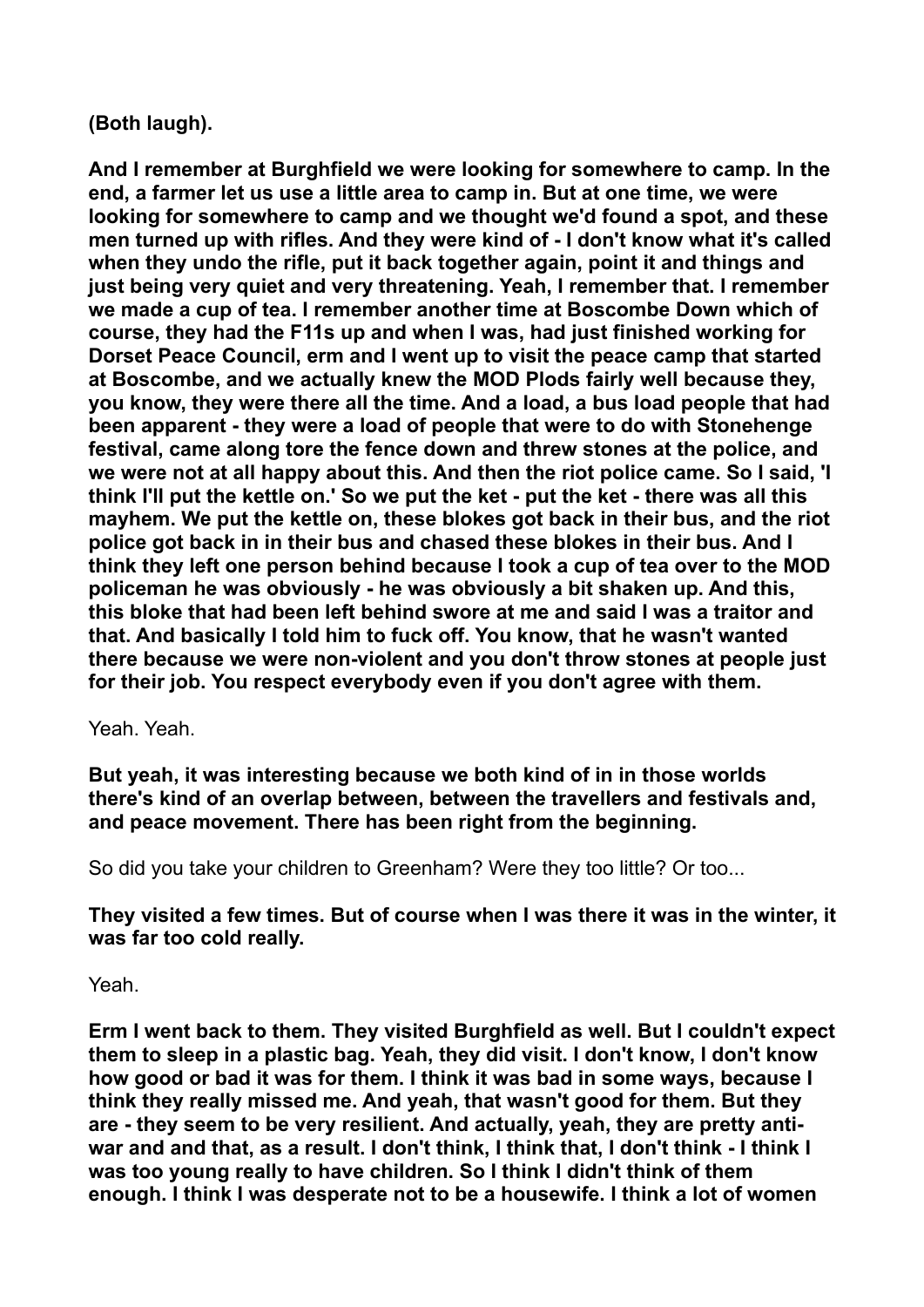**that came to Greenham were like that. I think a lot of Greenham women were incredibly bored with how, I mean, how we'd been brought up to be.** 

Hm.

**And we had to escape it.** 

Hm. Yeah.

**Yes, I don't, I don't - these roles that we were pushed into and kind of conditioned to. I think, I think that's another result of Greenham is that, and feminism is that we, you know, managed to, to a certain extent get out of those roles and become a lot stronger. So whatever's happening now, I don't know. What I don't like nowadays is the emphasis on looks. And women being sex object. And, you know, people having female singers on the telly, having to be half naked all the bloody time in order to be famous.** 

Yeah.

**You know, this is what, this is part of the thing we were fighting against, is being constantly seen as sex objects, rather than as strong, intelligent human beings.** 

Hm. Yeah.

# **I mean of course we are sexual beings. But I don't know. The whole thing about appearance and makeup and all that kind of bollocks, I think that I'm very much, yeah, anti it.**

I was having a chat the other day with someone and I was talking about Greenham. And I said, I said, we were deconstructing the fashion industry.

**Yes!** 

(Laughs).

# **The fashion started - people started to copy us!**

Yeah.

# **(Laughs).**

We didn't have that terminology. But actually, that was one of the things we were doing. We were quite - you know, chopping up clothes and painting on them and stitching banners on them and and everything was definitely we were, we were an antithesis to the, of the er fashion industry that I think very much overlaps what you, what you've just been talking about, the pressure on looks now.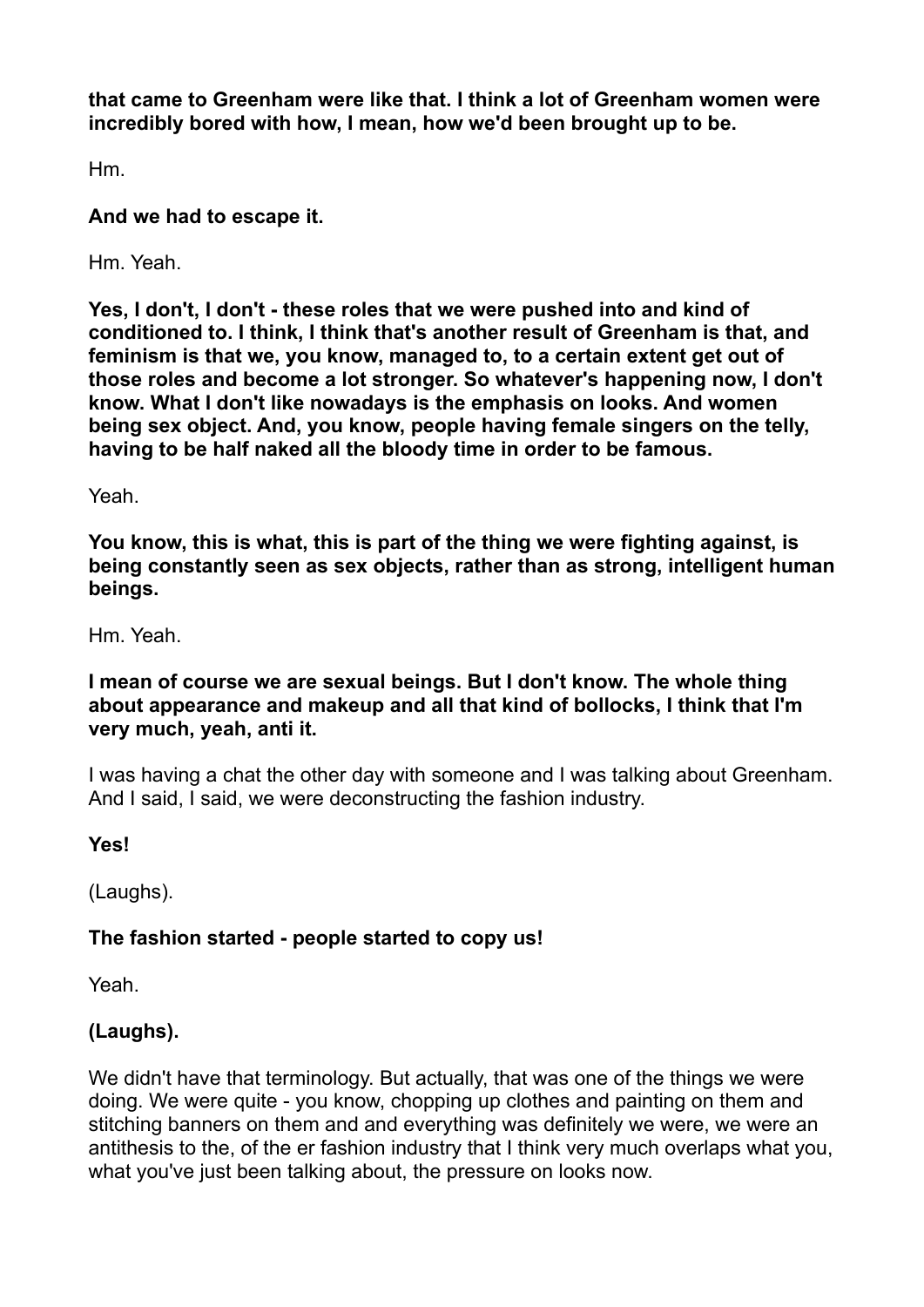**A lot of it was to keep warm. I remember going to the charity shop in Newbury and getting you, you - I couldn't, I couldn't find ladies long johns. I found these men's long johns, but also this strange garment, which went like all in one and with like shorts and had a flap underneath, so that you could go for a pee. So I wore both. And a woolly dress, and trousers, and leg warmers, and two pairs of socks. Yeah, we had to - I mean, it was really, really cold that winter really, really cold. But we were I mean, we were lucky because at least we had tipis and caravans. When the eviction happened women were reduced to kind of basically, (sighs), tarps and benders - weren't they?** 

Yeah.

#### **I mean what happened with you? Were you, were you one of the tarp and bender lot, or?**

I, when when there were, there were sort of daily evictions I started going up one weekend a month. I was working in Exeter Women's Centre, er, so I could get one, one weekend a month off and go and stay at Blue Gate and that was my - well it was plastic sheeting. We just put a long piece on the, on the railings every night and all bundled, bundled in together. You know, it was, it was - I didn't know when that was, like '85 probably. But then I got a truck because I just thought I'm not - I can't do this, erm, I can't keep doing this. And also we didn't really have that many vehicles either people didn't - women didn't own cars very much.

**No.** 

I mean, there were, you know, there were sort of more middle class women that had, had access to a car or something but mostly we were really short of transport weren't we.

**So I wouldn't like my daughter to do what I did because I hitched backwards and forwards from Greenham on my own. I did have a couple of lucky escapes. But I really wouldn't want my daughter doing it. I did have a difficult situation with a lorry driver who was Irish, who stopped in a lay-by. But luckily, he noticed my wedding ring and for some weird reason - maybe he was a Catholic. I don't know what, you know, and I told him about my children and everything. And he desisted.** 

Yeah.

**I, yeah, escaped, basically. That did put me off.** 

Yeah.

# **And luckily, in cars, they didn't in those days have erm central locking systems either in cars, which was helpful. (Laughs).**

Yeah, you always knew you could open the door.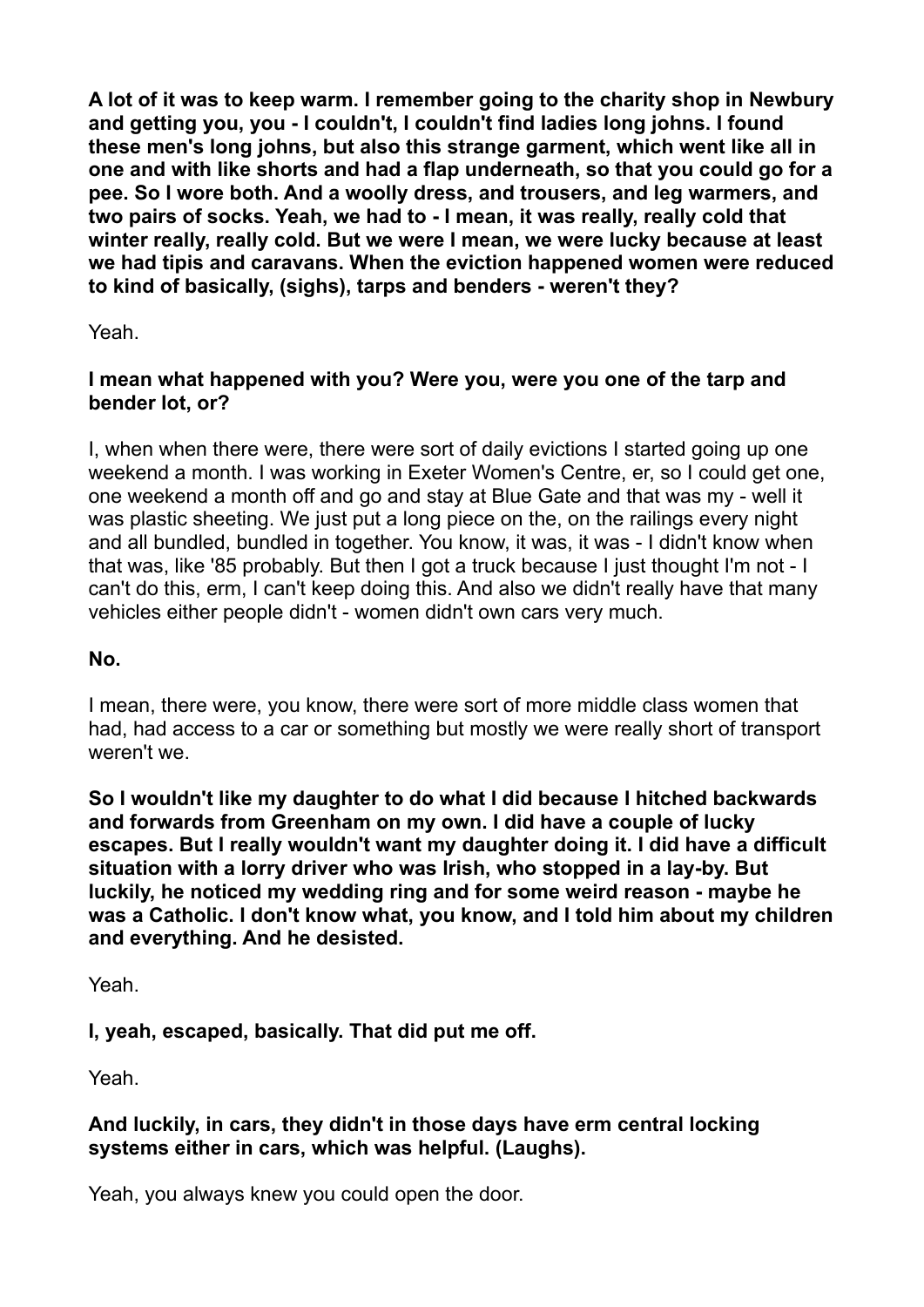# **Yeah, you could get out at the traffic lights and that.**

So you must have - did you have those conversations when you were hitching about, 'Oh, I'm going to Greenham Common...' You know, 'What do you think about the peace movement?' Did you have those conversations?

# **Occasionally. In fact, I did have conversations with army people. Because of course Salisbury was very much an army town.**

Yeah.

**I remember we camped outside the Guild Hall in the centre of Salisbury once, and we were sleeping on the steps. And all of a sudden, there was this vast influx of soldiers all drunk, who had apparently been to a football match, and they wanted to kiss us good night. Which wasn't terribly pleasant, but (laughs), we were just polite to them. And then the military police came - it was amazing. They just saw the military police and they were just like conditioned they were, do you know what I mean, they were instantly obedient. There was just one left asleep on a bench all night. It's very much to do with conditioning a lot with the army, I think. And I met an army officer when I was hitching and I talked to him about and he said that he was antinuclear, nuclear weapons. He said, 'I've been trained to go forward and take and occupy land. And you can't do that if it's radioactive.' So that was very interesting. So there were people in the military that were anti-nuclear weapons as well. And I remember we - I went to visit with my first husband went to visit Heyford. We stayed the night and in the middle of the night, we were sitting - I think it was in a dome or a bender and this - oh, that was it. This - somebody had chucked molotov cocktails - well paraffin things with a fuse at the camp. And we got up and went in the bender to be all together and this American came along very drunk and came in with us and burst into tears, and he told us how he had been at Woodstock and how was he now hanging bombs on aeroplanes?** 

Yeah.

**And that and basically he passed out and went to sleep. Then the police came. So we sat, we all sat in front of him - people from the camp so that the police wouldn't see him and we told the police what had happened and that we suspected it was drunks to do with the base, that had chucked, and they were given the, you know, the thing with the wick in and everything. And they**  went away. It's weird we also felt like we had to protect him, even though he **was probably involved with some of the violence, because he was clearly really confused about what he was doing.** 

Yeah.